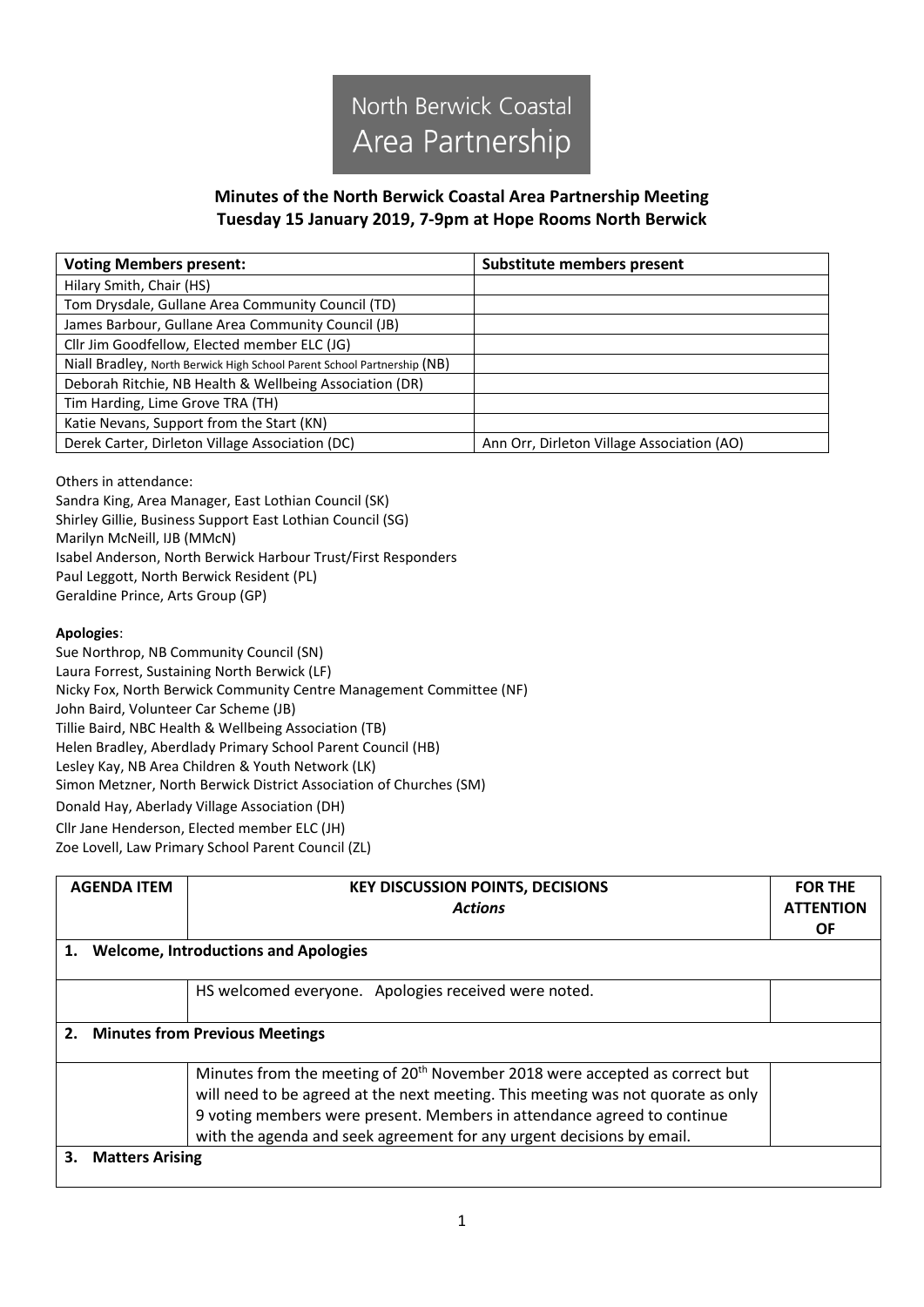|                                   | IJB Data - SK has received data relevant to the Area plan.<br>ELC Web page - HS/SK to follow up with ELC Communications regarding<br>improvements on the ELC Area Partnership web. All members were encouraged to<br>like the facebook page                                                                                                                                                                                                                                                                                                                                                                                                                                                                                                                                                                                                           | HS/SK<br>All |
|-----------------------------------|-------------------------------------------------------------------------------------------------------------------------------------------------------------------------------------------------------------------------------------------------------------------------------------------------------------------------------------------------------------------------------------------------------------------------------------------------------------------------------------------------------------------------------------------------------------------------------------------------------------------------------------------------------------------------------------------------------------------------------------------------------------------------------------------------------------------------------------------------------|--------------|
|                                   | Town Arts Group - GP is taking this forward and has arranged a series of small<br>informal 'welcome' meetings to which those who have been involved in some way<br>with either the telephone cabins project or the murals restoration have been<br>invited. Each meeting will include discussing particular themes and agreeing a<br>name for the group. The North Berwick Environment Trust has agreed to be the<br>umbrella organisation for the emerging group. This will enable the new group to<br>operate flexibly and informally.                                                                                                                                                                                                                                                                                                              |              |
|                                   | NBC Standing Orders - changes were previously circulated and members were<br>requested to make comments. No comments have been received and as the<br>meeting wasn't quorate this will be taken to the March meeting.                                                                                                                                                                                                                                                                                                                                                                                                                                                                                                                                                                                                                                 |              |
|                                   | Vice Chair - Due to family commitments Gordon Gray has resigned from<br>Dunpender Community Council. HS on behalf of the Partnership thanked Gordon<br>for all his valuable contributions since the Partnership evolved. HS to contact<br>Dunpender Community Council request a new representation on the Partnership.                                                                                                                                                                                                                                                                                                                                                                                                                                                                                                                                | <b>HS</b>    |
|                                   | Membership List - The current list includes 27 voting members. There needs to be<br>10 voting members present to be quorate (40%). It was suggested that the<br>percentage could be reduced to ensure all meetings are quorate. This will be<br>discussed at the next meeting. SG to circulate the full members list with the<br>minutes and request that people confirm their membership.                                                                                                                                                                                                                                                                                                                                                                                                                                                            | SG           |
| 4. Draft Area Plan                |                                                                                                                                                                                                                                                                                                                                                                                                                                                                                                                                                                                                                                                                                                                                                                                                                                                       |              |
|                                   | The Draft Area Plan was tabled and all changes had been made. The plan was well<br>received and HS thanked everyone for their contribution. SK received a few more<br>minor amendments including adding chronic conditions under Health & Wellbeing<br>and a general sentence to be added about preventative Health. It was agreed to<br>send out the final Area Plan as we had hoped to have this plan adopted at this<br>meeting. The plan will now be taken to the East Lothian Partnership for approval.<br>The stat on 2 <sup>nd</sup> homes in North Berwick was included in the Area plan as this is<br>relevant to housing availability. SK/HS will ask economic development to look into<br>this further to identify the number of unoccupied properties.<br>The Annual Public Meeting will be an ideal opportunity to report on progress of | SK/HS        |
|                                   | the outcomes identified in our Area plan.<br>SK will be presenting the draft Area Plan to ELC council officers for their                                                                                                                                                                                                                                                                                                                                                                                                                                                                                                                                                                                                                                                                                                                              | <b>SK</b>    |
| <b>Priorities 2018/2019</b><br>5. | information, comments and action.                                                                                                                                                                                                                                                                                                                                                                                                                                                                                                                                                                                                                                                                                                                                                                                                                     |              |
|                                   | SK tabled the budget priorities and asked members present to give an update on                                                                                                                                                                                                                                                                                                                                                                                                                                                                                                                                                                                                                                                                                                                                                                        |              |
|                                   | proposals.<br><b>General Budget</b><br>NBC Health & Wellbeing Association are now requesting £31,491.17 for a full<br>time worker for 1 year. It had been previously agreed to fund a post for 6 months<br>however following discussions to make a significant impact, it would take a year.<br>Carers of East Lothian agreed to employ the worker. There is a very tight time                                                                                                                                                                                                                                                                                                                                                                                                                                                                        | <b>SK</b>    |
|                                   | scale to enable this position to be advertised quickly and get started within this                                                                                                                                                                                                                                                                                                                                                                                                                                                                                                                                                                                                                                                                                                                                                                    |              |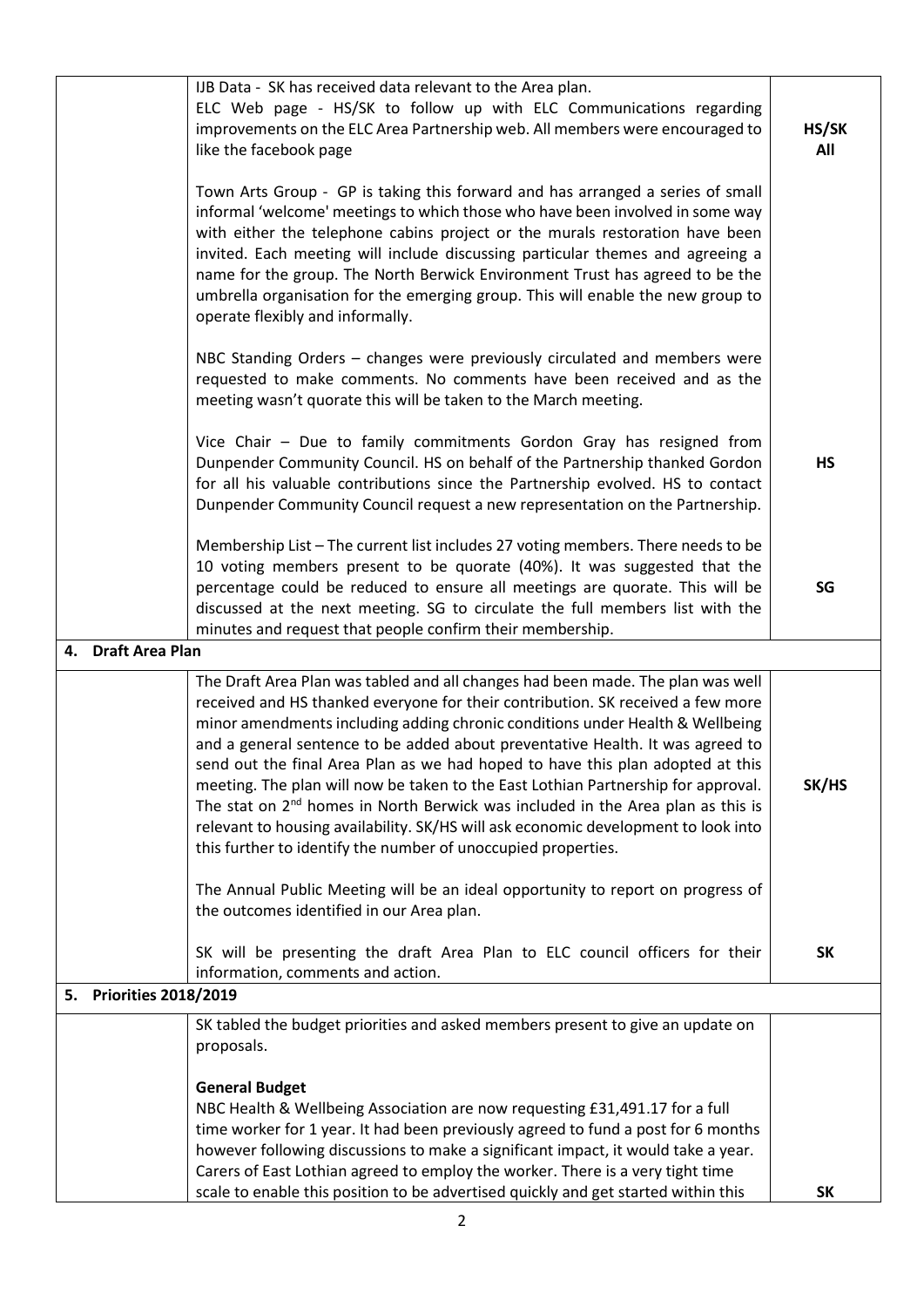| financial year. This was agreed by voting members present. As the meeting was<br>not quorate an email will be sent outlining the proposal to allow all members to<br>vote. A deadline for responses by Friday 18.1.19 at 12 noon was agreed.                                                                                                                                                                                                                                                                                                                                                                                                                   |           |
|----------------------------------------------------------------------------------------------------------------------------------------------------------------------------------------------------------------------------------------------------------------------------------------------------------------------------------------------------------------------------------------------------------------------------------------------------------------------------------------------------------------------------------------------------------------------------------------------------------------------------------------------------------------|-----------|
| NBC Health & Wellbeing Association are represented on the reprovisioning group<br>of Health & Social Care in North Berwick. This is a priority for the Association and<br>they wish to develop a web page to ensure ongoing communication with the<br>community. The Association has an underspend from the budget allocated for<br>regeneration intergenerational work of approx. £2013. They will require a further<br>£593.36 to meet the costs of the web page and general admin. 6 voting members<br>agreed to the proposal and 2 abstained. As the meeting was not quorate an<br>email will be sent outlining the proposal to allow all members to vote. |           |
| Dirleton Village Association - DC presented two proposals, one of which had<br>been put forward at the annual public meeting. A contribution of £276 was<br>requested for a hedge planting project with the school. 7 voting members agreed<br>to the proposal and 1 abstained. As the meeting was not quorate an email will be<br>sent outlining the proposal to allow all members to vote.                                                                                                                                                                                                                                                                   |           |
| Dirleton Village Association Heritage Project - War Memorial Wire Survey which<br>includes survey costs (required by OpenReach), to look at removing a telephone<br>cable close to the War Memorial, amounting to £297. This was agreed by 4<br>members present and 2 were against and 2 abstained. There was a concern<br>raised that Area partnership should not fund the rerouting of overhead cables as<br>this may set a precedent across Area Partnerships. As the meeting was not<br>quorate an email will be sent outlining the proposal to allow all members to vote.                                                                                 |           |
| Aberlady Pleasance Play Park bench replacements - we are awaiting an<br>application but this is likely to be well under £1,000 for the benches. This was<br>agreed by the members present. As the meeting was not quorate an email will be<br>sent outlining the proposal to allow all members to vote. More information will<br>be supplied by DH in due course. SK to raise this with amenity Services.                                                                                                                                                                                                                                                      | <b>SK</b> |
| The NBC Children & Youth Network submitted a priority application for the<br>Resilience Course to be delivered in local schools costing £2,500. This had<br>previously been outlined and agreed in principle at the last meeting. This was<br>agreed by the members present. As the meeting was not quorate an email will be<br>sent outlining the proposal to allow all members to vote.                                                                                                                                                                                                                                                                      |           |
| <b>Roads Budget</b><br>Paths leaflet - On the Move Group to progress this. HS                                                                                                                                                                                                                                                                                                                                                                                                                                                                                                                                                                                  | <b>HS</b> |
| Ramp at East beach - There had been a carry forward of funding<br>from the last financial year as this project had been delayed due to bad weather<br>and had to be completed in this financial year. SK to seek confirmation of<br>amount from Transportation.                                                                                                                                                                                                                                                                                                                                                                                                | <b>SK</b> |
| Charrette Implementation Group - the group are working with ELC<br>transportation who are developing a traffic model for the town to test out<br>several recommendations from the Report and the impact on traffic flow and<br>pedestrian safety in the town centre. Costs for this work will be from the Roads<br>budgets and have still to be confirmed.                                                                                                                                                                                                                                                                                                     |           |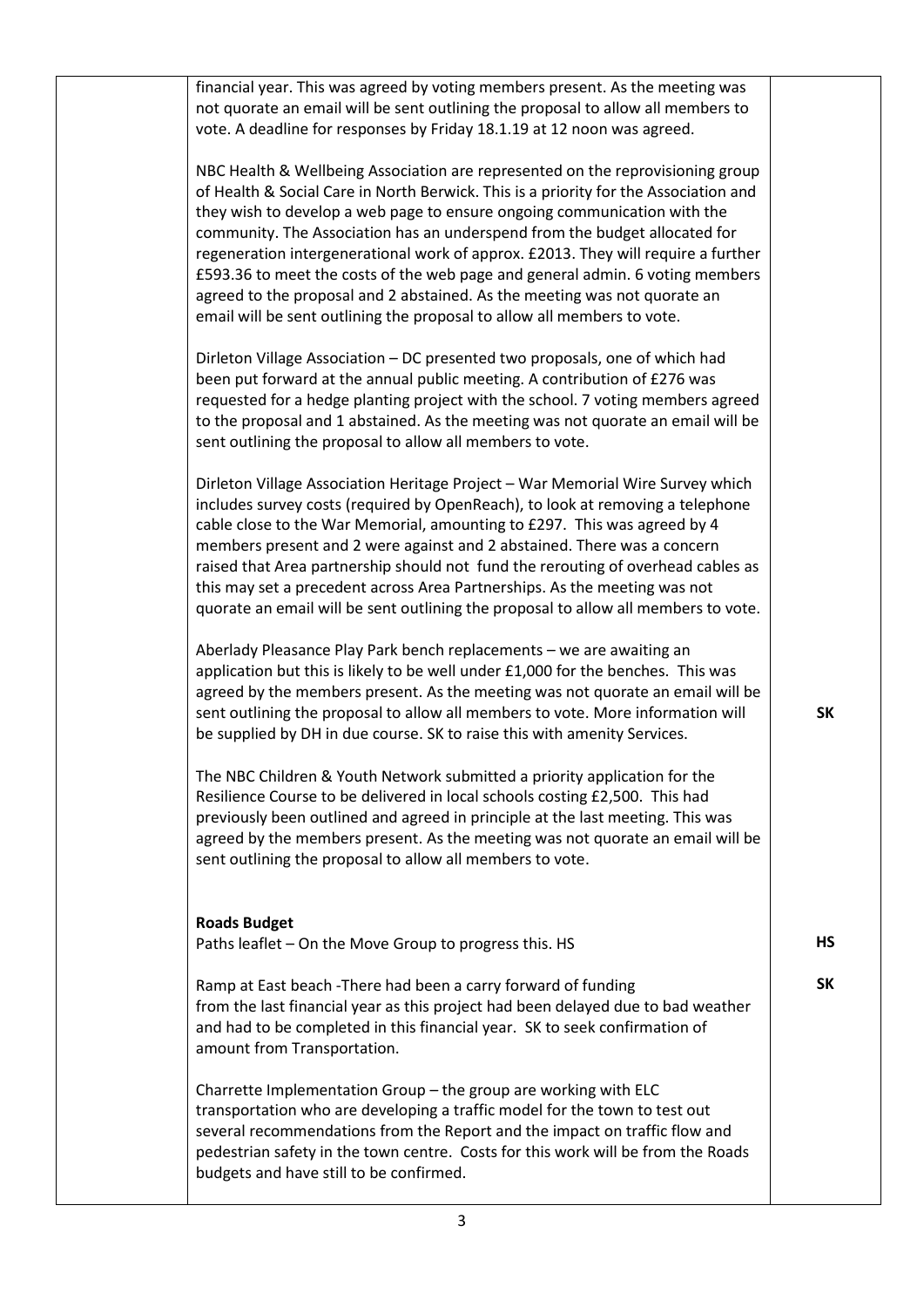| 6. Reports from Sub Groups |                                                                                                                                                           |           |
|----------------------------|-----------------------------------------------------------------------------------------------------------------------------------------------------------|-----------|
|                            | NBC Children & Youth Network - KN met with the new Community Sport                                                                                        |           |
|                            | Development Officer Stephen Wands and discussed how the Sports Inclusion                                                                                  |           |
|                            | Charter is operating with clubs as there is a need for clubs to offer bursary                                                                             |           |
|                            | places. This could also be linked more closely to the Bursary Scheme operating in                                                                         |           |
|                            | North Berwick Coastal. It was suggested that any remaining funding in the                                                                                 |           |
|                            | general budget could be put into the bursary scheme. As the meeting was not                                                                               |           |
|                            | quorate the proposal will be taken to the March meeting.                                                                                                  |           |
|                            |                                                                                                                                                           |           |
|                            | Support From the Start - Christmas Advent Book calendar went well with 1                                                                                  |           |
|                            | parent quoting "She now has a full book shelf for her child". Funding proposal                                                                            |           |
|                            | for the Resilience programme which links with the Raising children with                                                                                   |           |
|                            | Confidence programme was agreed by members present (noted previously).                                                                                    |           |
|                            |                                                                                                                                                           |           |
|                            | NBC Health & Wellbeing Association - Reprovisioning of Health & Social Care                                                                               |           |
|                            | discussed the paper which went to the 13 <sup>th</sup> Dec. Representatives on the                                                                        |           |
|                            | reprovisioning group include DB/SN/TB. The IJB will be appointing a local                                                                                 |           |
|                            | manager to take the plans forward and it will be important to ensure strong                                                                               |           |
|                            | partnership working given this process could take up to five years. The Health &                                                                          |           |
|                            | Wellbeing group's preferred option is for a new health centre to be placed as                                                                             |           |
|                            | close as possible to new extra care housing but recognises that we may need                                                                               |           |
|                            | more than one site. The concept of extra care housing still needs more<br>explanation. The public meeting had been well attended on $26th$ Nov – standing |           |
|                            | room only. To overcome a perceived lack of up to date information it was agreed                                                                           |           |
|                            | to seek funding for a website devoted to the Reprovisioning issue where all                                                                               |           |
|                            | information from the IJB and the work in the community on this can be posted,                                                                             |           |
|                            | with a forum section for responses. An application for funding (noted                                                                                     |           |
|                            | previously) has been submitted for the design of the web site. This included a                                                                            |           |
|                            | request to reallocate an under spend from the Intergenerational work.                                                                                     |           |
|                            |                                                                                                                                                           |           |
|                            | It had been previously agreed to fund a Loneliness worker post for 6 months.                                                                              |           |
|                            | Following discussions it was agreed that the post should be for up to a year given                                                                        |           |
|                            | that it could take that long to make any impact. Carers of East Lothian agreed to                                                                         |           |
|                            | employ the worker.                                                                                                                                        |           |
|                            |                                                                                                                                                           |           |
|                            | The wider issues relating to extra care housing need to be discussed and it is                                                                            |           |
|                            | important that vulnerable residents have a platform to raise any issues and their                                                                         |           |
|                            | voices are heard. This is a core value of the Area Partnership in addressing                                                                              |           |
|                            | inequalities.                                                                                                                                             |           |
|                            |                                                                                                                                                           |           |
|                            | Lime $\text{grove}$ - No update was provided.                                                                                                             |           |
|                            |                                                                                                                                                           |           |
|                            | On The move - The first meeting of the Charrette implementation Group has                                                                                 |           |
|                            | taken place. This will involve traffic modelling and testing out temporary                                                                                |           |
|                            | measures. Interventions from the Charrette report can be tested using the                                                                                 |           |
|                            | model and data gathered to support future work.                                                                                                           |           |
|                            | ELC have still to appoint a consultant to consider all the options for 'Safe route                                                                        |           |
|                            | to School' and it will be important that work carried out by Cycleforth be                                                                                | <b>HS</b> |
|                            | included in this.                                                                                                                                         |           |
|                            |                                                                                                                                                           |           |
|                            | The group wish to develop a Core Paths Leaflet for all the core paths in and                                                                              |           |
|                            | around North Berwick Coastal area. HS to take this forward.                                                                                               |           |
|                            |                                                                                                                                                           |           |